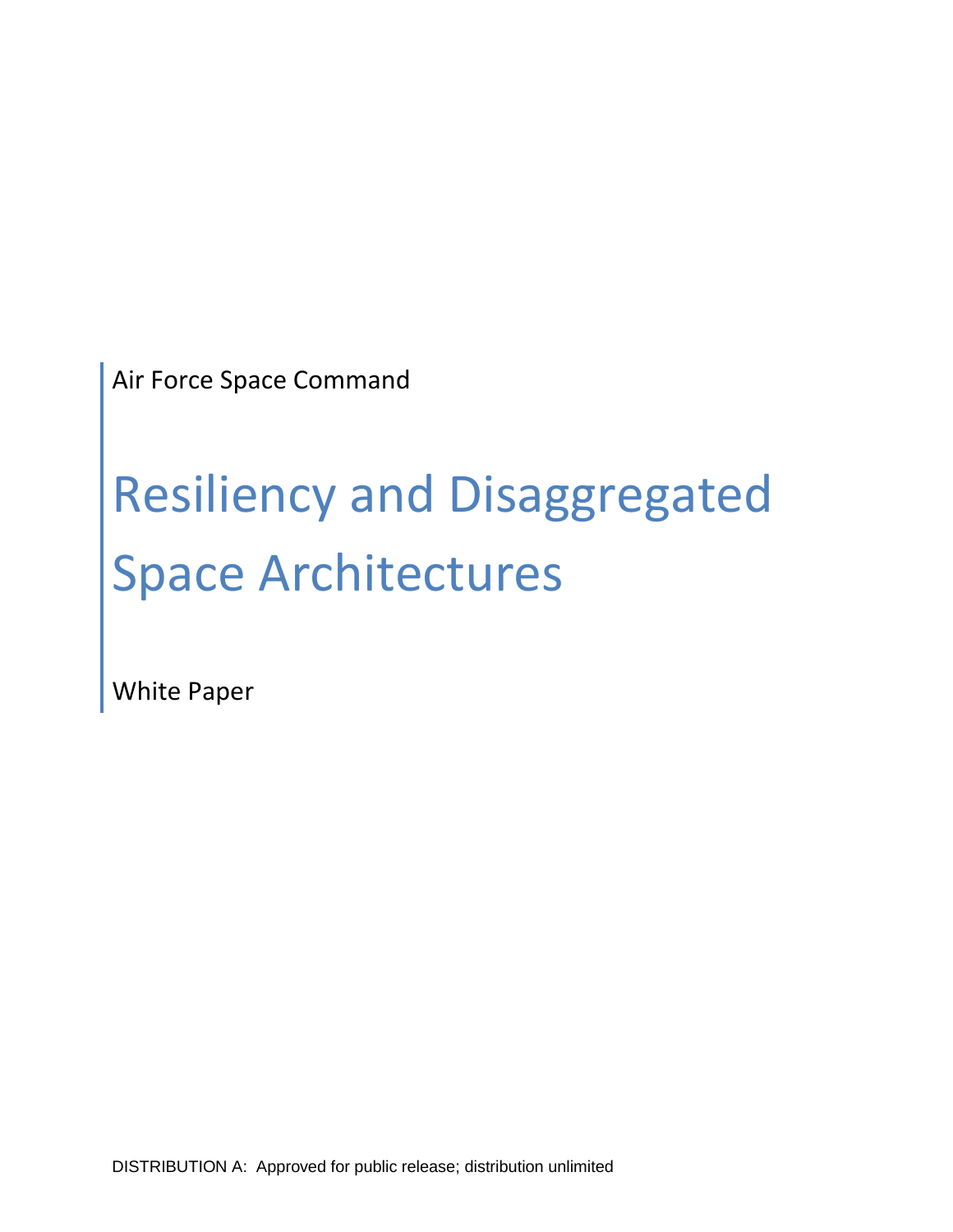*"Our satellites provide a strategic advantage for the U.S., and as such, we must consider the vulnerabilities and resilience of our constellations. My staff at Headquarters Air Force Space Command, alongside the team at the Space and Missile Systems Center, is leading efforts at balancing resilience with affordability. They are examining disaggregated concepts and evaluating options associated with separating tactical and strategic capability in the missile warning and protected communications mission areas. We are also evaluating constructs to utilize hosted payload and commercial services, as well as methods to on-ramp essential technology improvements to our existing architectures. Beyond the necessity of finding efficiencies and cost savings, we may very well find that disaggregated or dispersed constellations of satellites will yield greater survivability, robustness and resilience in light of environmental and adversarial threats."*

> - General William L. Shelton, Statement to the Senate Armed Services Committee, 24 April 2013

#### **INTRODUCTION**

l

National security space assets provide Joint Warfighters and our nation with strategic warning, assured communication, and precision positioning, navigation and timing—an unrivaled advantage in today's security environment. Use of these capabilities has evolved considerably in recent years; however, the space systems themselves have not. Many of these systems have designs that date back to the Cold War. Requirements in that era were driven by the compelling need for nuclear attack warning and the desire to maintain a bilateral balance of power. Threats to space systems were deemed a tolerable risk, since an attack in space would be provocative and escalatory and might be interpreted as a prelude to nuclear war.

However, the security environment of today is much different than in the past. Previous considerations led to satellite designs that maximized the size, weight, and capability of every payload within the constraints of a given launch vehicle.<sup>1</sup> Performance was prioritized over protection as the threat of "mutually assured destruction" reduced any risk of an attack. System designs naturally evolved to become increasingly complex, integrated and expensive. Our current satellites are marvels of modern engineering, but their suitability is critically dependent on the strategic balance of a foregone era.

This paper examines the need to provide resilient and affordable capabilities to preserve our operational advantage in space. The focus is on "disaggregating" space capabilities onto multiple platforms or systems. Disaggregation improves mission survivability by increasing the number and diversity of potential targets, thereby complicating an adversary's decision calculus

<sup>&</sup>lt;sup>1</sup> Lt Gen Ellen Pawlikowski, Doug Loverro, and Col Tom Cristler, "Space: Disruptive Challenges, New Opportunities and New Strategies," *Strategic Studies Quarterly* 6, no. 1 (Spring 2012): 27-54.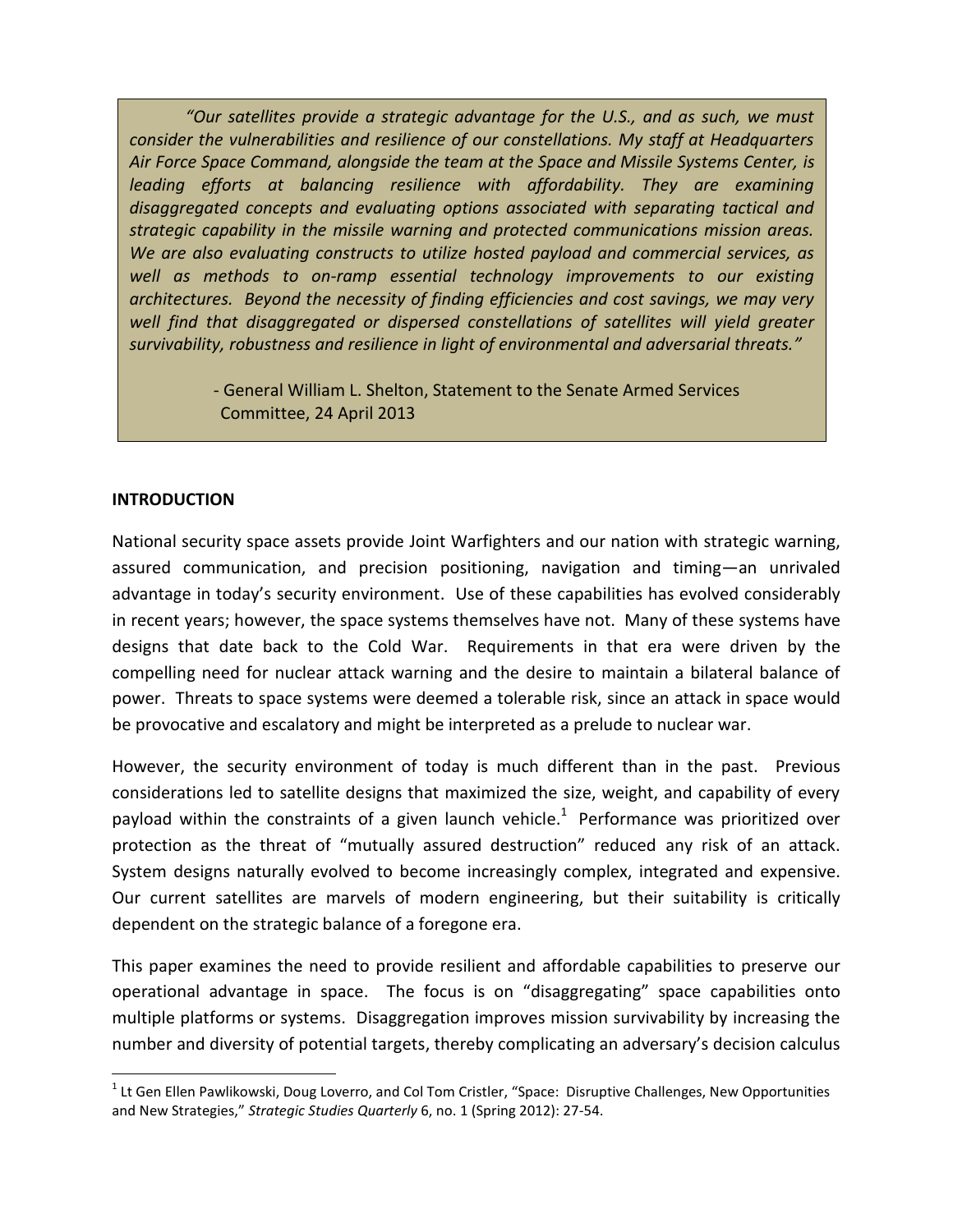and increasing the uncertainty of successful attack. Disaggregation is of value whether the threat is a hostile adversary, or an environmental threat, such as orbital debris.

## **A NEW SECURITY ENVIRONMENT**

Warfighting requirements on the surface of the earth have rapidly evolved. The rate of change continues to accelerate, virtually guaranteeing the future security environment will be different than today. 2 In *Joint Force 2020*, the Chairman of the Joint Chiefs of Staff echoes the defense strategic guidance for that environment, including two elements of crucial interest: projecting power despite anti-access/area denial challenges, and deterring and defeating aggression. Considering the lengthy time required to develop and field our current space assets, almost by default, the space systems that met yesterday's challenges must address today's problems, and today's architectures must address the future security environment.

The overwhelming success of *Desert Storm* delivered a global wake-up call to our adversaries. State and non-state actors saw firsthand the advantages of networked command and control, overhead surveillance and precision targeting. Conventional forces gained prominence as the centerpiece of U.S. national power projection and began to slowly change our adversary's perception of nuclear power as the central focus of national deterrence. Meanwhile, space systems were increasingly viewed as critical to U.S. conventional power. Combined with the fact that space capabilities are provided by a few, relatively vulnerable satellite architectures, led to the assessment that U.S. reliance on space was a potential Achilles Heel.

These factors have contributed to rapid growth in threats to our space systems. Adversaries have had over twenty years to react to *Desert Storm* and they have concentrated efforts on countering our space advantages. In 2007, China successfully demonstrated the capability to destroy a satellite in low earth orbit, and open source reporting described their capability to interfere non-kinetically with optical space systems using laser dazzling.<sup>3</sup> While kinetic threats could obviously be devastating, non-kinetic threats, such as radio-frequency jammers and cyber attacks, can be equally destructive and are far more prevalent. Cyberspace threats, in particular, have exceptionally low barriers to entry and are growing rapidly. Space systems that rely on complex software and radio-frequency links could be susceptible to these attacks, despite robust cryptographic protection.

Not only man-made threats from state and non-state actors have increased; dangers inherent in the space environment itself have evolved, including increased amounts of debris,

 $\overline{a}$ 

<sup>&</sup>lt;sup>2</sup> "Capstone Concept for Joint Operations: Joint Force 2020", Martin E. Dempsey, General, U.S. Army, Chairman, Joint Chiefs of Staff, 10 September 2012

 $3$  "Chinese ASAT Capabilities and ABM Capability, GlobalSecurity.org, viewed 7 Mar 2013, http://www.globalsecurity.org/space/world/china/asat.htm.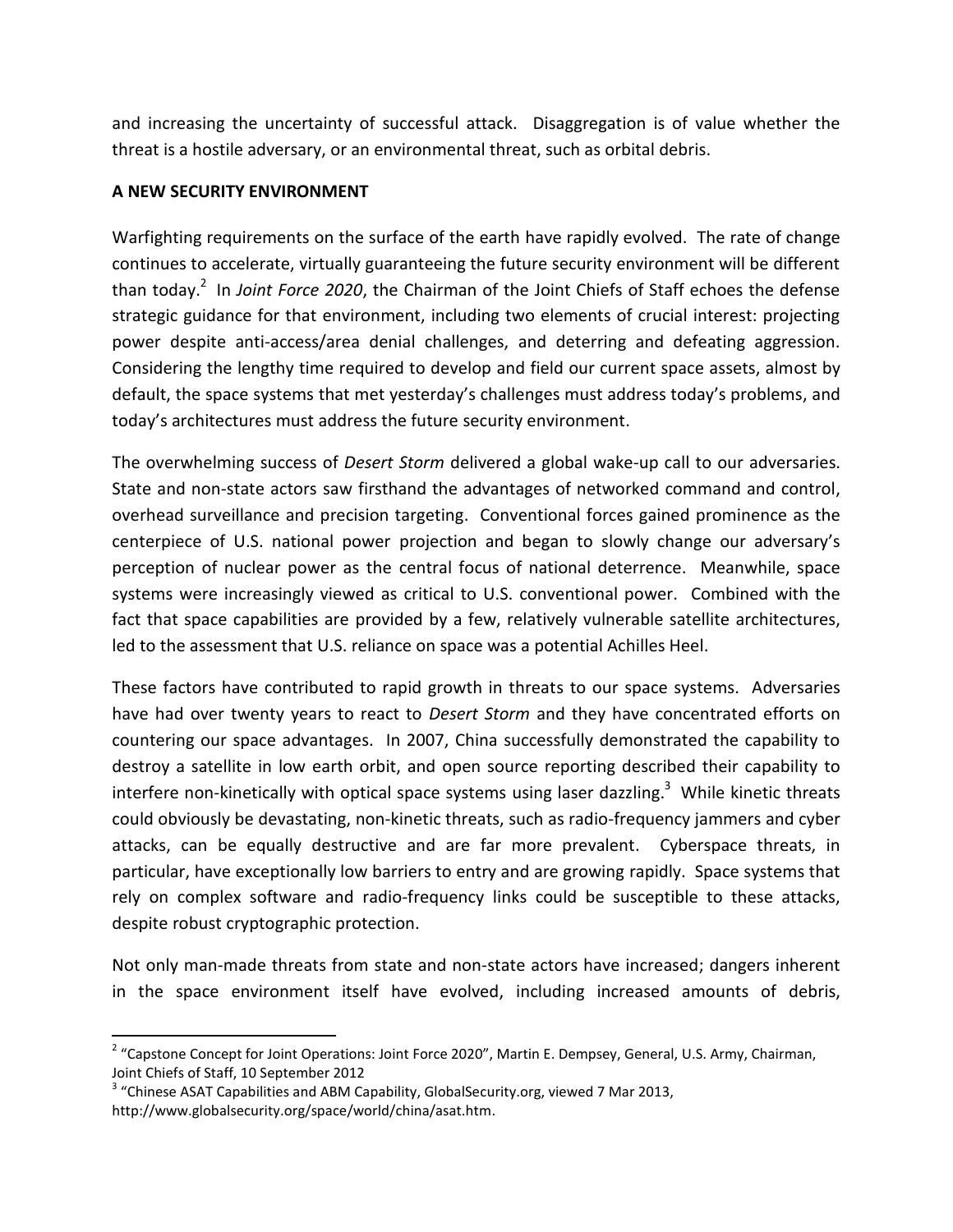competition for electromagnetic spectrum and the sheer number of satellites in space. While not the result of a hostile and intelligent adversary, the environmental hazard is no less real. In 2009, the first collision involving an active satellite occurred when COSMOS 2251 and Iridium impacted on orbit, creating thousands of pieces of debris.<sup>4</sup> In short, the threat environment has changed extraordinarily, and we must adapt critical U.S. capabilities if our operational advantage is to endure.

No discussion of the changing security environment is complete without addressing current fiscal challenges and budgetary trends. Continued funding of expensive space systems is no longer assured, and is in fact assumed to be impracticable. Large, complex systems that require many years of sustained investment to design, develop, field and operate may no longer be affordable. Moreover, given the growing threat environment, they may place a significant amount of national treasure at increased risk. While astute mission assurance measures have decreased launch failures to record lows, there is always the risk that a single launch failure, early-orbit anomaly, environmental event or hostile act could result in the loss of hundreds of millions, or even billions, of dollars.

## **RESILIENCE AND DISAGGREGATION**

l

Given the challenges of a rapidly changing security and fiscal environment, new and innovative approaches to provide capability in an affordable way merit close examination. One response to these changes that secures capability for the Joint warfighter and the nation is to seek resilience in space systems. With respect to satellite constellations and space architectures, AFSPC/CC defined resilience as follows:

*"Resiliency is the ability of a system architecture to continue providing required capabilities in the face of system failures, environmental challenges, or adversary actions."*

Disaggregating space architectures is one strategy to improve resiliency, offering a means to trade cost, schedule, performance, and risk to increase flexibility and capability survivability. To establish a common lexicon, we are proposing the following definition of *space disaggregation*:

"*The dispersion of space-based missions, functions or sensors across multiple systems spanning one or more orbital plane, platform, host or domain."*

A disaggregated system design offers a means to avoid threats, ensure survivable capabilities despite hostile action, and develop the capacity to reconstitute, recover or operate through

<sup>&</sup>lt;sup>4</sup> "Effects of Worst Satellite Breakups in History Still Felt Today," Space Insider, 28 Jan 2013. http://www.space.com/19450-space-junk-worst-events-anniversaries.html.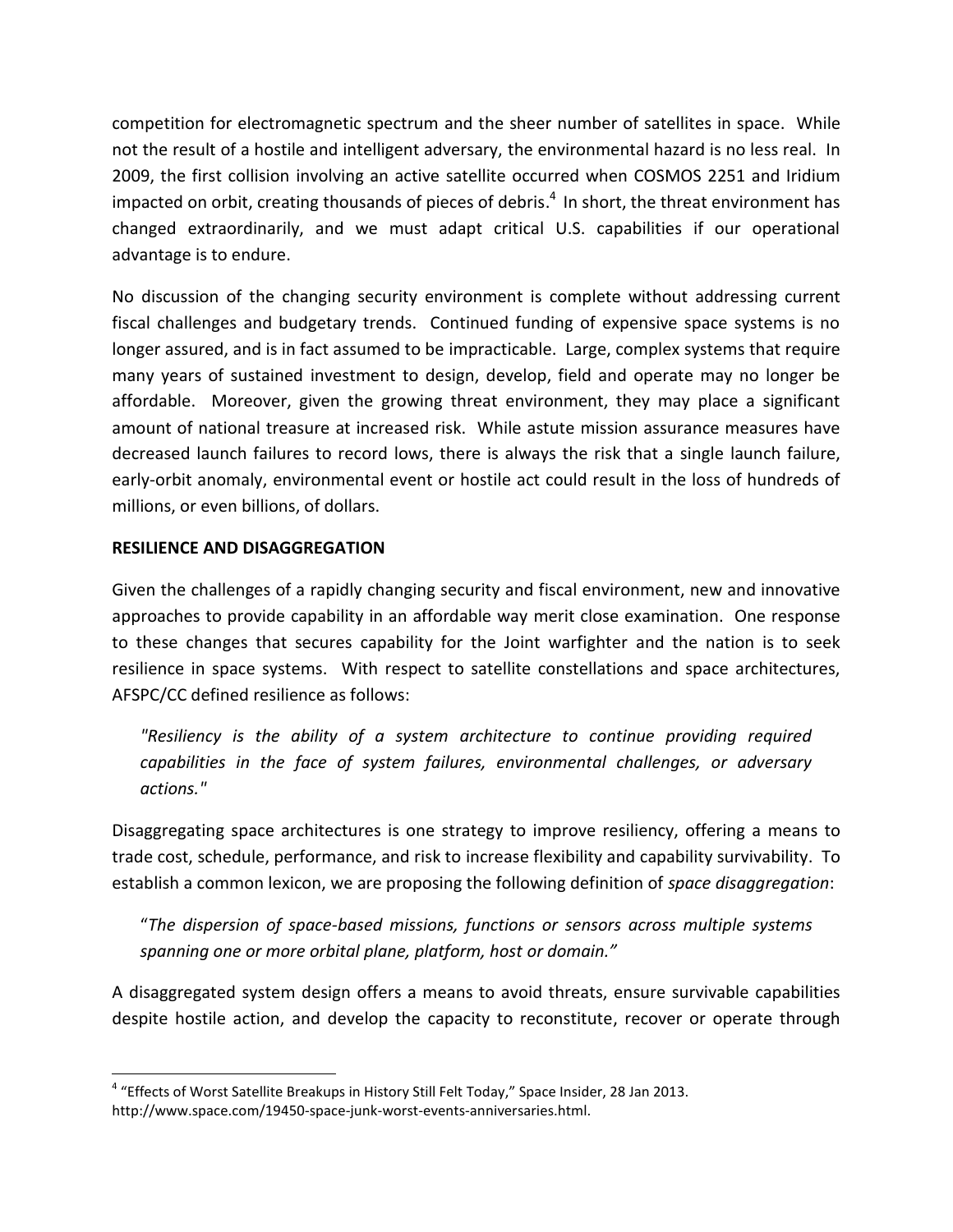adverse events should robustness fail. Carefully pursued, disaggregation can lead to less costly and more resilient space architectures in the face of a rapidly evolving security environment.

## **ATTRIBUTES OF DISAGGREGATION**

Disaggregation is a strategy to affect multiple elements of our overall space architecture. Its purpose is to provide options within architecture to drive down cost, increase resiliency and distribute capability. Disaggregation has other benefits. It allows systems to be less complex, easier to maintain and affords the Air Force the ability to lower per-unit production costs and improve industrial base stability. Given program of record acquisition decisions we are facing in pending budget deliberations, the timing is right for reassessment of the historical paradigm of fielding monolithic space systems that result in costly, and vulnerable, space architectures.

Although the primary focus of this paper is on disaggregation of the space segment, it is important to note that disaggregation should be considered at an enterprise level, to include connecting nodes, ground systems, command and control, and launch vehicle architecture. System planners should consider all aspects of an architecture, including additional ground entry points, added complexity for mission planning and command and control, and commercial or foreign elements intertwined with the DoD ground segment.

Disaggregation offers significant leverage in keeping pace with advancing technologies and associated benefits in terms of requirements discipline, sustainment of the space industrial base, achieving affordability, and deterring adversary action against U.S. space systems. Each of these opportunities is described below, with considerations for operational impact and costs.

# *Increased Technology Refresh Opportunities*

 $\overline{\phantom{a}}$ 

Current satellite systems have developmental timelines of up to 14 years.<sup>5</sup> Once on orbit these systems routinely exceed 10 years of life. During development, incorporating advances in technology is often difficult as it slows design development and adds significantly to system costs. Once on orbit, hardware upgrades are not practicable. This combination results in technology being "locked in" for what may be a lengthy period of time. This is a substantial drawback considering the pace of technology change, rapidly evolving user needs, and constantly changing tactics, techniques and procedures of adversaries. To remain responsive to these demands requires mission flexibility and an adaptable acquisition process. Through less complex satellites employing more flexible designs, disaggregation facilitates the incorporation of new technology before the end of a space constellation's lifetime. In this regard, it represents an evolution of system acquisition that enables adaptable platforms, software, and capabilities to more effectively match emerging needs.

<sup>&</sup>lt;sup>5</sup> Pawlikowski et al, "Space: Disruptive Challenges, New Opportunities and New Strategies" 34.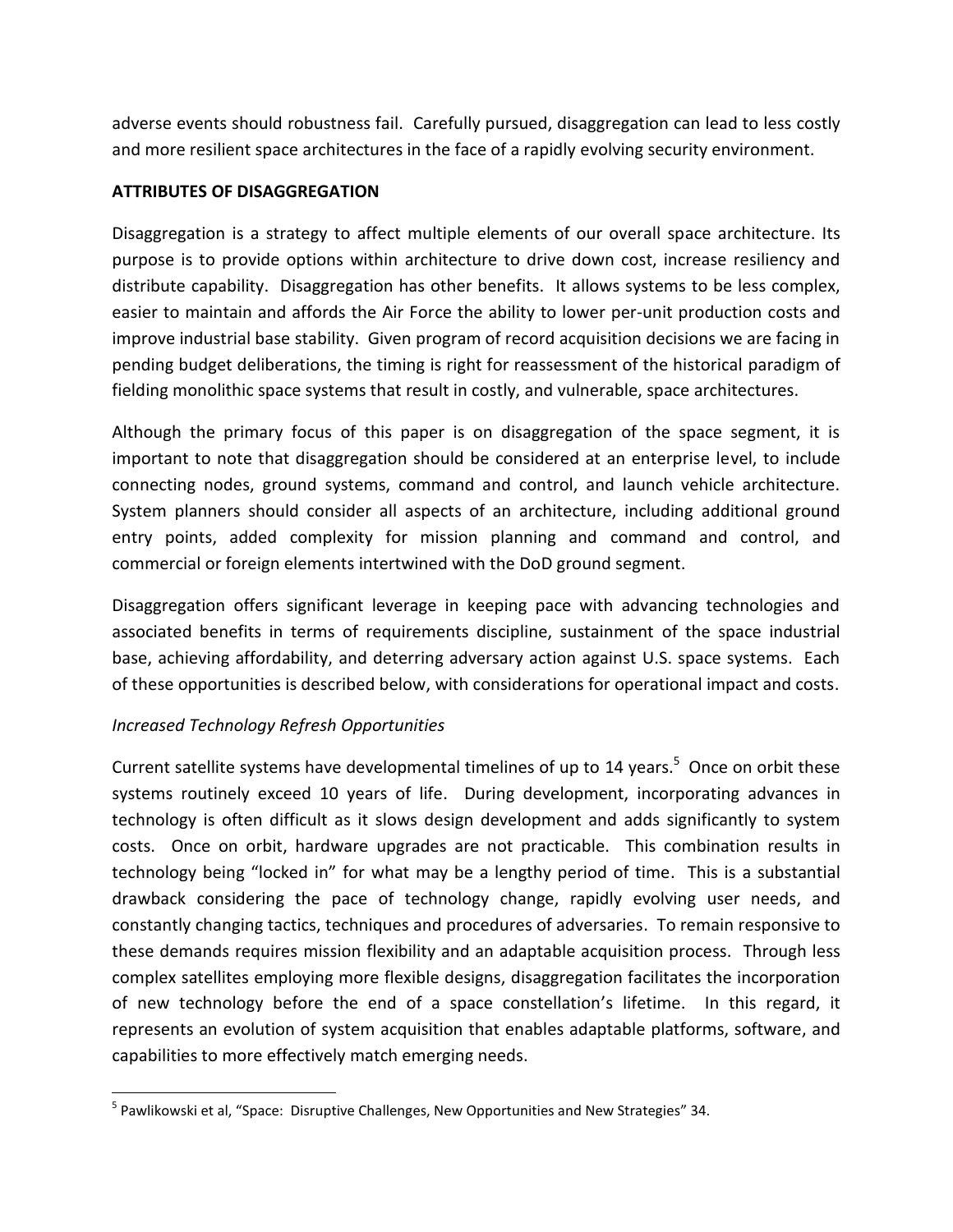## *Improved Requirements Discipline*

As discussed, one consequence of our historical approach to space system design is an extended development timeline. Coupled with rapidly advancing technology, these timelines and associated acquisition paradigms may place pressure on program managers and system developers to adapt and incorporate new requirements during the design phase—to make systems exquisite, in other words—adding significantly to their costs.<sup>6</sup> Disaggregation and the potential to refresh technology, as discussed above, provides an opportunity to enforce stricter requirements discipline with all the associated value in cost and schedule. That is, program managers have increased opportunity to lock in a firm requirements baseline that will not be deviated from, as they know there may be increased opportunity to incorporate system changes later, even after satellites have begun launching. This model of "constant adaptability" is a significant deviation from current acquisition practices, and could improve affordability and resiliency.

# *Increased Launch and Space Industrial Base Stability*

As noted in the most recent National Space Policy, the U.S. space industrial base plays a vital role in providing and sustaining space capabilities and national security. Continuous incorporation of new technology into space systems and higher rates of production will also enable industry to remain on the cutting edge of technology and provide additional business stability and incentives. Higher throughput and more stable production rates should produce a larger market for space-qualified parts, thus providing incentives for more companies to enter the marketplace. Improving stability is an important factor in maintaining critical system expertise and sustaining "one-of-a-kind" manufacturing capabilities.

Disaggregation could also foster healthy competition and assist with distributing workload over multiple contractors. Payloads flown on separate spacecraft groups could be provided by different contractor teams, potentially dividing large contracts, creating industrial competition and allowing technology insertion on independent timelines. While beneficial, this approach would require increased focus on integration efforts, starting with stated requirements, and spanning multiple contract team products.

Depending on the approach to disaggregation employed, it could lead to more frequent and predictable launch profiles. An increased launch rate may smooth episodic launch schedules, providing a more stable workload for the launch industry. Further, increased frequency of launch would allow industry to amortize the significant specialized manpower costs associated

 $\overline{\phantom{a}}$  $6$  "Prevent project cost overruns with these four essential processes", TechRepublic,

http://www.techrepublic.com/article/prevent-project-cost-overruns-with-these-four-essential-processes/1038752, Viewed 7 Mar 2013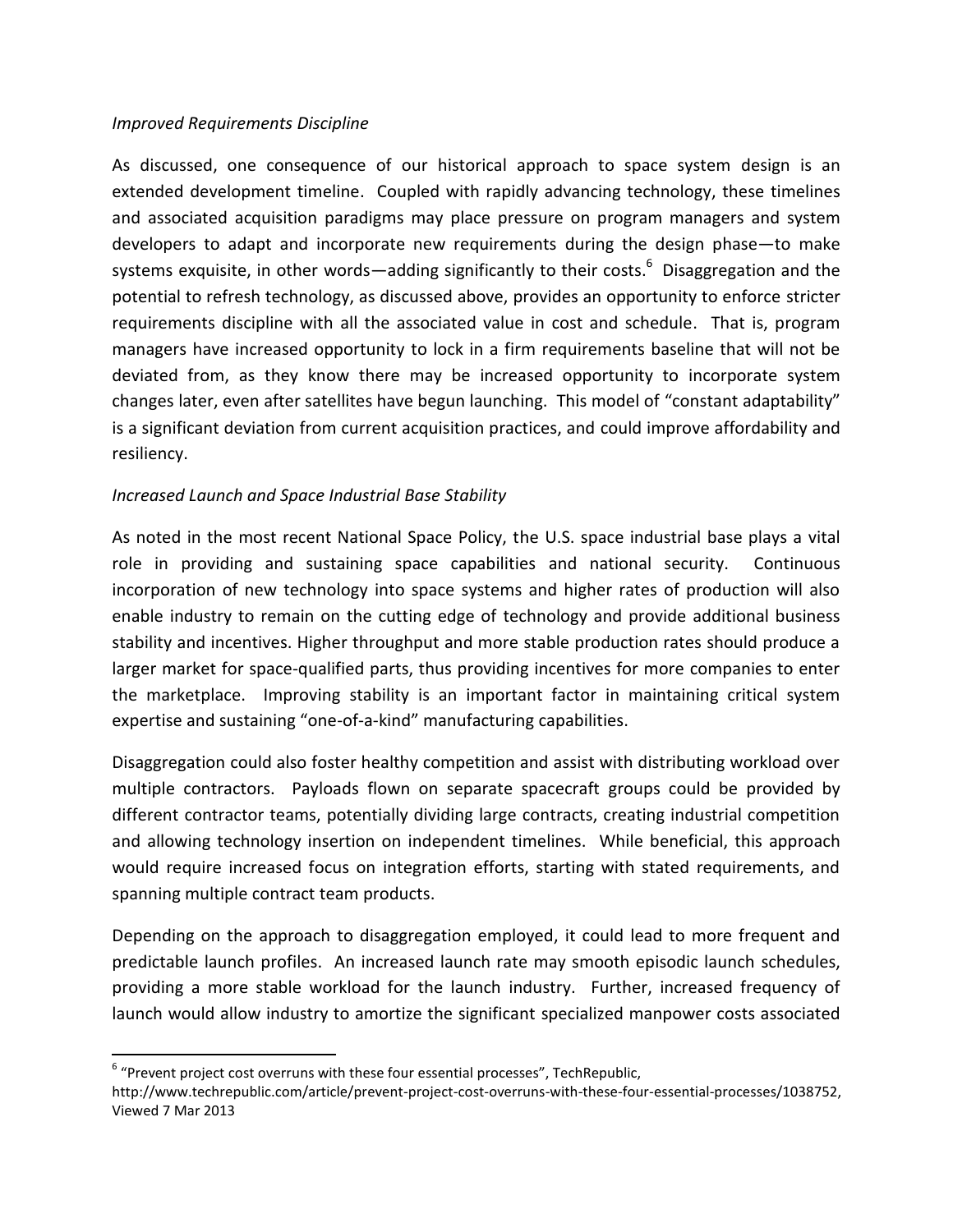with the operation and maintenance of launch capabilities, while helping to sustain individual suppliers whose only customer arises with each individual launch.

Higher production throughput and increased stability may further enable incorporation of commercial best practices<sup>7</sup> and competition into national security space architectures when commercial best practices align with system requirements. Commercial best practices in satellite system designs have been shown to minimize the amount of redesign required for different missions, reducing cost and production time. For example, the commercial satellite bus market has demonstrated the ability to produce satellites in 24 to 36 months and at much lower price points than DoD has been able to achieve.<sup>8</sup> Less complex systems may also increase the willingness for sponsors to forgo the costly mission assurance associated with current launch vehicles and accept increased risk.

## *Increased Affordability*

 $\overline{\phantom{a}}$ 

The DoD is facing a fiscal environment that requires innovative approaches to deliver required mission capability. Declining budgets will mean fewer resources available for system sustainment, procurement, manpower and operation. These factors, combined with cost escalation in the space domain that far exceeds the Consumer Price Index ,<sup>9</sup> drives a requirement for systems that are less costly to manufacture, operate and maintain. Smaller, less complex and lighter systems may shorten procurement timelines, save upfront RDT&E investment and reduce risk in technology development. Combined, these characteristics of disaggregated space architectures may lead to cost savings. Increased production lots would also allow manufacturing production lines to be utilized for longer periods of time at optimized production rates, thus reducing per unit cost and leveling procurement spikes. A good example of this effect is the Global Positioning Satellite system, where larger production numbers provide a more stable manufacturing environment and long-term facility and equipment utilization.

Previous satellite system acquisition programs have experienced large cost overruns and schedule delays. While root causes vary by program, a common reason for cost increases is the difficulty of integrating multiple payloads onto a single bus. This often proves to be technologically challenging and can significantly delay fielding a system. In the National Polar-

<sup>&</sup>lt;sup>7</sup> True higher production throughput is achieved through proliferation of disaggregated payloads that have been further simplified.

 ${}^{8}$ Futron Corporation, Satellite Manufacturing: Production Cycles and Time to Market, May 2004, 2, http://www.futron.com/upload/wysiwyg/Resources/Whitepapers/Satellite\_Manufacturing \_Production\_Cycles\_0504.pdf.

<sup>&</sup>lt;sup>9</sup> According to the Future Years Defense Plan (FYDP) for 2006 through 2011, funding for development and procurement of major unclassified space systems grew by more than 40 percent in 2006 (to \$6.9 billion from \$4.9 billion in 2005). Center for Strategic and International Studies http://www.csis.org/burke.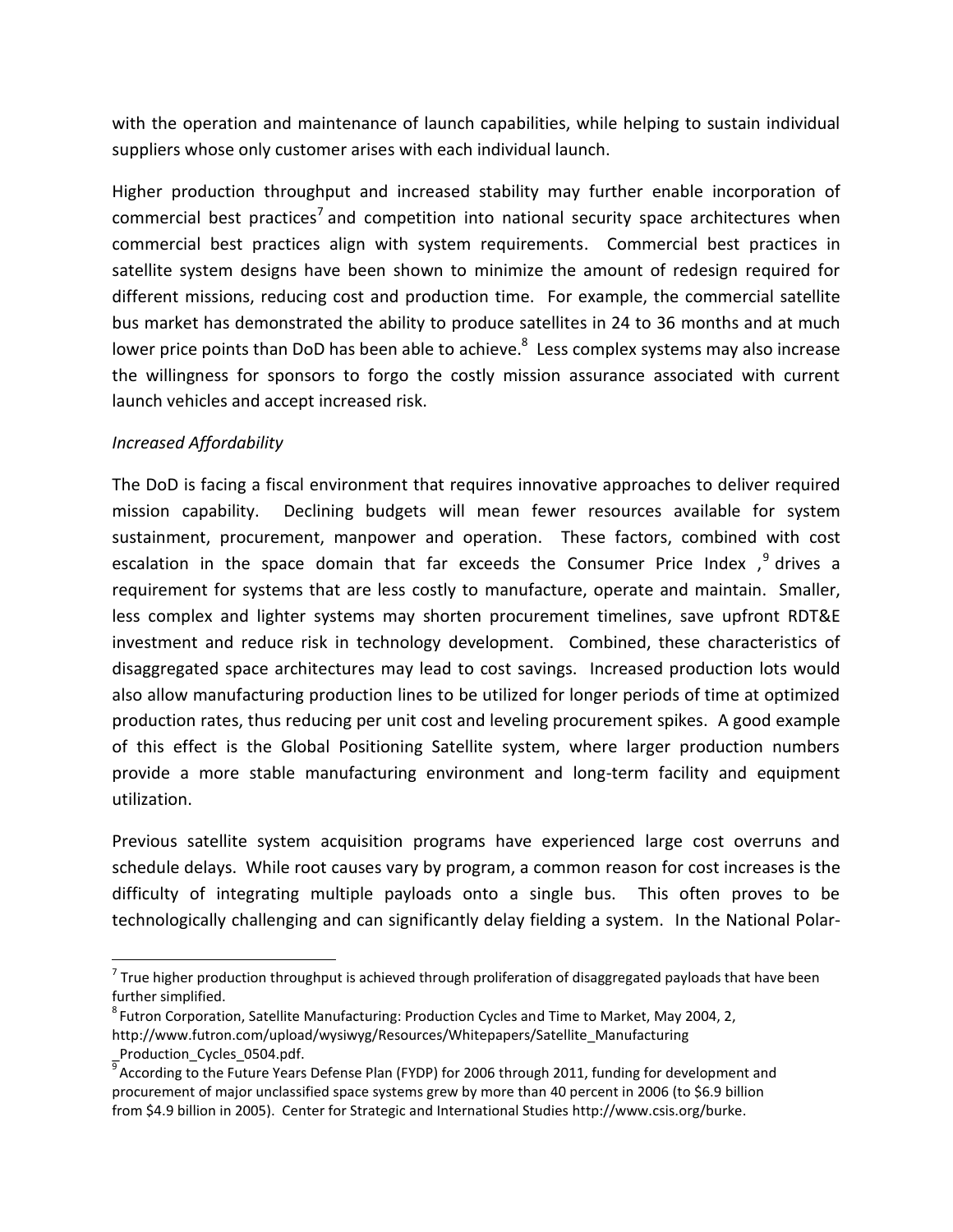Orbiting Operational Environmental Satellite System (NPOESS) program, complexity associated with integrating multiple, diverse sensors on a single platform grew to be so expensive and difficult to manage that the program was cancelled, opening the possibility of a future gap in capability.<sup>10</sup> Disaggregation reduces this type of integration risk by focusing on less complex designs that may provide singular functions (or components), but operating together provide a capability comparable to the original monolithic design.

Smaller programs of record across the Future Years Defense Program (FYDP) may also provide advantages in program execution, as large, single investment programs are sometimes needed to act as "bill payers" in times of budget decline. Less costly programs can smooth erratic spikes in program funding profiles, most often associated with a launch event or satellite production. These spikes have a negative impact on other programs in the portfolio, as budgets are typically capped at a pre-determined ceiling and other program schedules may need to be modified to accommodate the short-term increase in spending.

As noted by a recent report from the Government Accountability Office, more action is needed to identify opportunities to leverage the governments' buying power through increased efficiencies in launch acquisitions.  $^{11}$  In addition to any savings realized in terms of satellites, lighter, smaller systems may benefit from reduced launch costs by combining multiple payloads on a single launch vehicle or by reducing the size and complexity of the required booster. Today, launch services are projected to consume approximately 30% of AFSPC's budget over a 20 year plan; advancing launch capability to create an overall balance between affordability, performance and resilience for space must remain a top priority.

# *Improved Deterrence*

l

Given U.S. dependence on space systems that are often difficult to defend or protect, it is in our best interest to deter attacks on these systems in the first place. Two characteristics that are often associated with deterrence theory are "imposing costs" and "denying benefit." This follows the "carrot and a stick" idiom for offering rewards and punishment. Repercussions for adverse behavior in space should be apparent while any benefit for attacking space systems should be uncertain. Disaggregation improves this deterrent posture by complicating an

 $10$  For an empirical description of the exponential relationship between space system cost and complexity, and the potential gains to be realized from emphasizing less complex space systems, see David A. Bearden, "A complexitybased risk assessment of low-cost planetary missions: when is a mission too fast and too cheap*?" Acta Astronomica* 52 (2003): 371-379. Further discussion of the strategic possibilities inherent in the relationship between complexity and cost are covered in Howard E. McCurdy, *Better, Faster, Cheaper: Low-Cost Innovation in the U.S. Space Program* (Baltimore, MD: Johns Hopkins University Press, 2001) and Liam Sarsfield, *The Cosmos on a Shoestring: Small Spacecraft for Space and Earth Science* (Santa Monica, CA: RAND, 1998).

 $11$  "DoD is Overcoming Long-Standing Problems, but Faces Challenges to Ensuring Its Investments are Optimized," Government Accountability Office (GAO), 24 April 2013.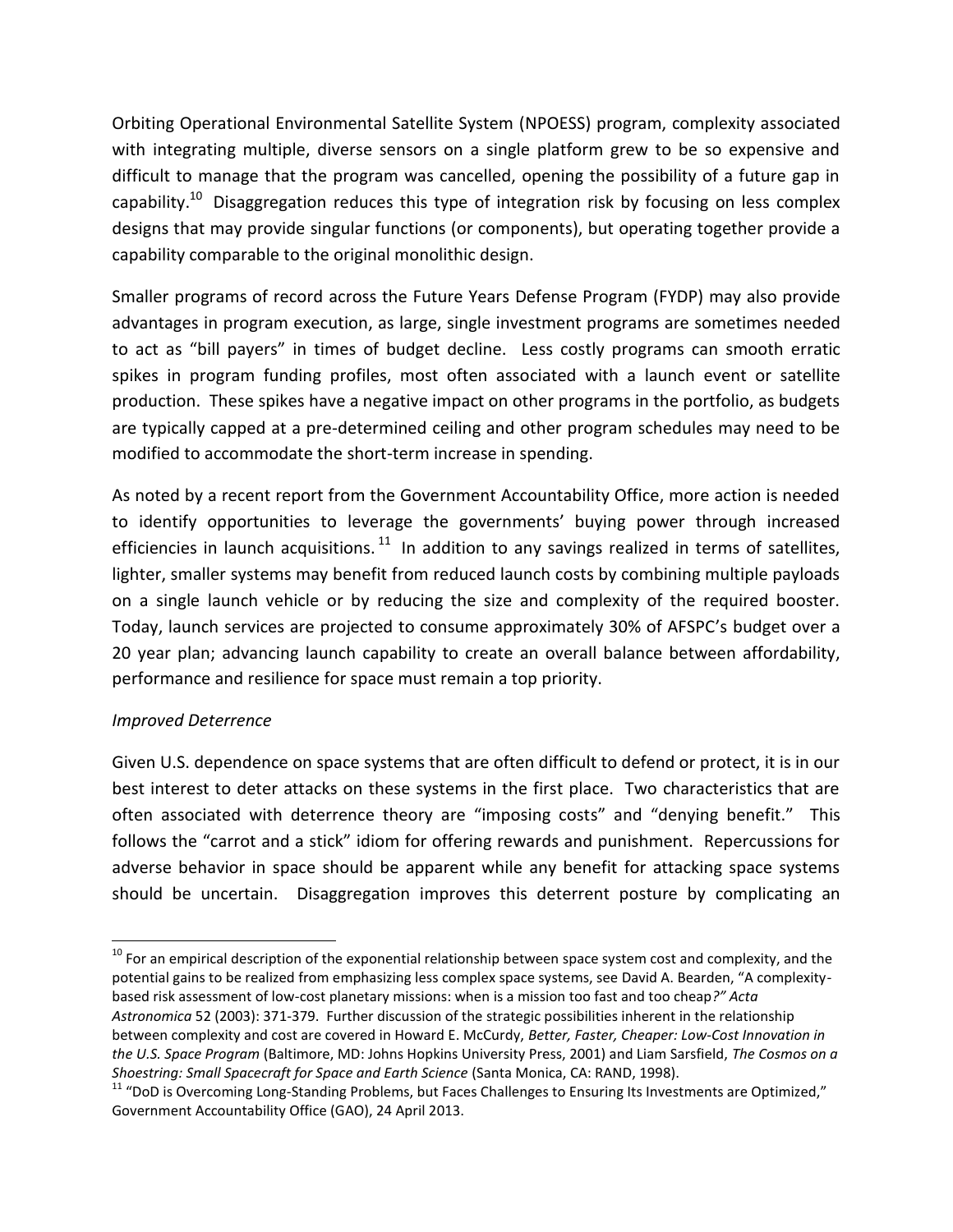adversary's targeting calculus and increasing the uncertainty of successful attack. Smaller payloads that are more easily produced, coupled with rapid/responsive launch capability, also increase the ability to reconstitute quickly, denying benefit to be gained from a successful attack. In short, the goal is to make attack against our systems as difficult as possible, while increasing the possibility of capability survival in the face of hostile action.<sup>12</sup>

If, as many experts assert, an attack in space is inevitable, disaggregation will enable new tactics, techniques and procedures (TTPs) to take advantage of the unique attributes of a dispersed architecture.<sup>13</sup> Mission flexibility may be increased, offering alternatives to how we could "fight through" an attack in space rather than relying on our current valuable, and vulnerable, monolithic satellites. In addition, some missions such as nuclear attack warning would be understood to be clearly "off limits," or the aggressor would risk nuclear escalation.

## **ADDITIONAL STUDY**

 $\overline{\phantom{a}}$ 

As a strategy, disaggregation requires careful analysis and mission-specific assessment. Given the vulnerability inherent in current space architectures, combined with the danger of an escalating threat, our future architectures demand a thorough examination of the potential benefits of disaggregation.

There are specific challenges that need to be addressed. Using disaggregation to off-load complexity from the space segment could transfer this complexity to other parts of the system. Consideration needs to be made for increased ground entry point assets, terrestrial communications, and processing requirements for the ground segment, along with additional demands on frequency allocations and satellite Telemetry, Tracking and Control (TT&C) operations. Thus innovative satellite operations concepts need to be examined along with disaggregation to avoid transferring the satellite savings to ground segment costs.

Higher technology refresh rates put pressure on our ability to mature and transition technology in our space acquisition; it will require greater emphasis on acquisition flexibility and adaptability. If not carefully planned and assessed, each new insertion could lead to changes in the communications and ground segments to adapt to new signal formats, higher data rates, commercial standards, increased data storage needs or multi-level security solutions to meet the latest cyber standards.

<sup>&</sup>lt;sup>12</sup> While this approach does not deter attacks to components of the system on the ground, terrestrial systems can be "hardened" and are in general more accessible to initiate repairs or replacement than a system in space.

<sup>&</sup>lt;sup>13</sup> In 2001, the "Space Commission," led by the Honorable Donald Rumsfeld, warned of a potential "Pearl Harbor in Space." More recently, it has been noted that "the principles of war and the logic of competition remain as they have always been" and this will inevitably lead to competition, contestation, and/or war in space, especially between the U.S. and the People's Republic of China, is inevitable. See Everett Carl Dolman, "New Frontiers, Old Realities," Strategic Studies Quarterly 6, no. 1 (Spring 2012): 78-96.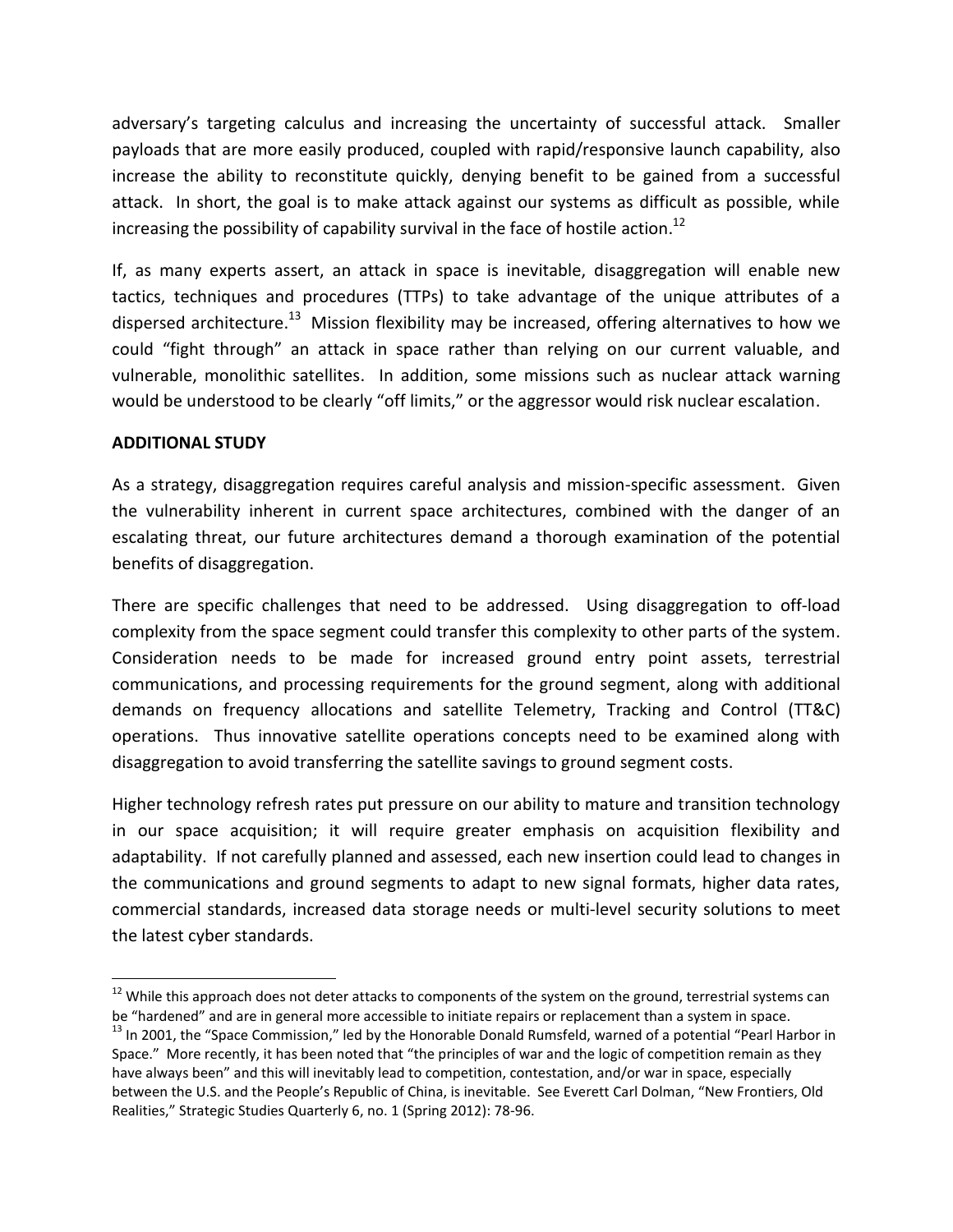With regard to using hosted payloads on commercial and allied systems, attention needs to be paid to military requirements for radiation hardening, redundancy, and other protective measures. Being secondary to the primary satellite operator also increases the chances for conflict of interest; for example, the primary operator may want to relocate the satellite when the secondary payload operator, in this case the DoD, does not. These issues are currently being addressed in DoD policy and at the Hosted Payload Office in SMC.

While improvements to industrial base stability offer significant advantages, more detailed study is required in launch costs, range operations and ground system complexity to ensure less costly yet increased numbers of satellites don't offset expected savings. Less complex satellites could cost significantly less than legacy systems, but an increase in the number of platforms on orbit may eventually offset this savings through increased life-cycle costs from additional launches and ground system costs. On the other hand, lighter, less complex satellites may lead to smaller launch vehicle requirements or enable multiple payloads per launch, leading to even greater affordability. These system trade-offs are being carefully assessed within each applicable architecture.

## **CONCLUSION**

Today, our current space architectures are vulnerable to attack. Our adversary's counterspace capabilities and actions continue to grow in sophistication, number and employment with the intent to hold our space systems at risk. If the premise is accepted that national security space assets will someday be attacked, then we have a military and moral obligation to examine protective measures that minimize this risk and protect our nation's warfighters, citizens, and economy. Standing still in an environment populated with intelligent adversaries seeking to contest our leadership in space and the operational advantages it affords is a strategy for falling behind. Disaggregation is an innovative opportunity to stay ahead of our adversaries, to change their targeting calculus, and to mitigate the effects of a widespread attack on our space assets. In addition, resilience serves as a deterrent, which may be the best way to preserve our capability by avoiding an attack.

While disaggregation is only part of the equation for space system resiliency, it offers the possibility to increase technology refresh opportunities, improve requirements discipline, increase launch and space industrial base stability, increase affordability and improve deterrence. The existing Cold War paradigm of protecting space systems through the threat of mutually assured destruction may no longer apply to today's security environment; it must be augmented by a natural evolution of the current status quo, toward innovative and creative solutions such as disaggregated space architectures.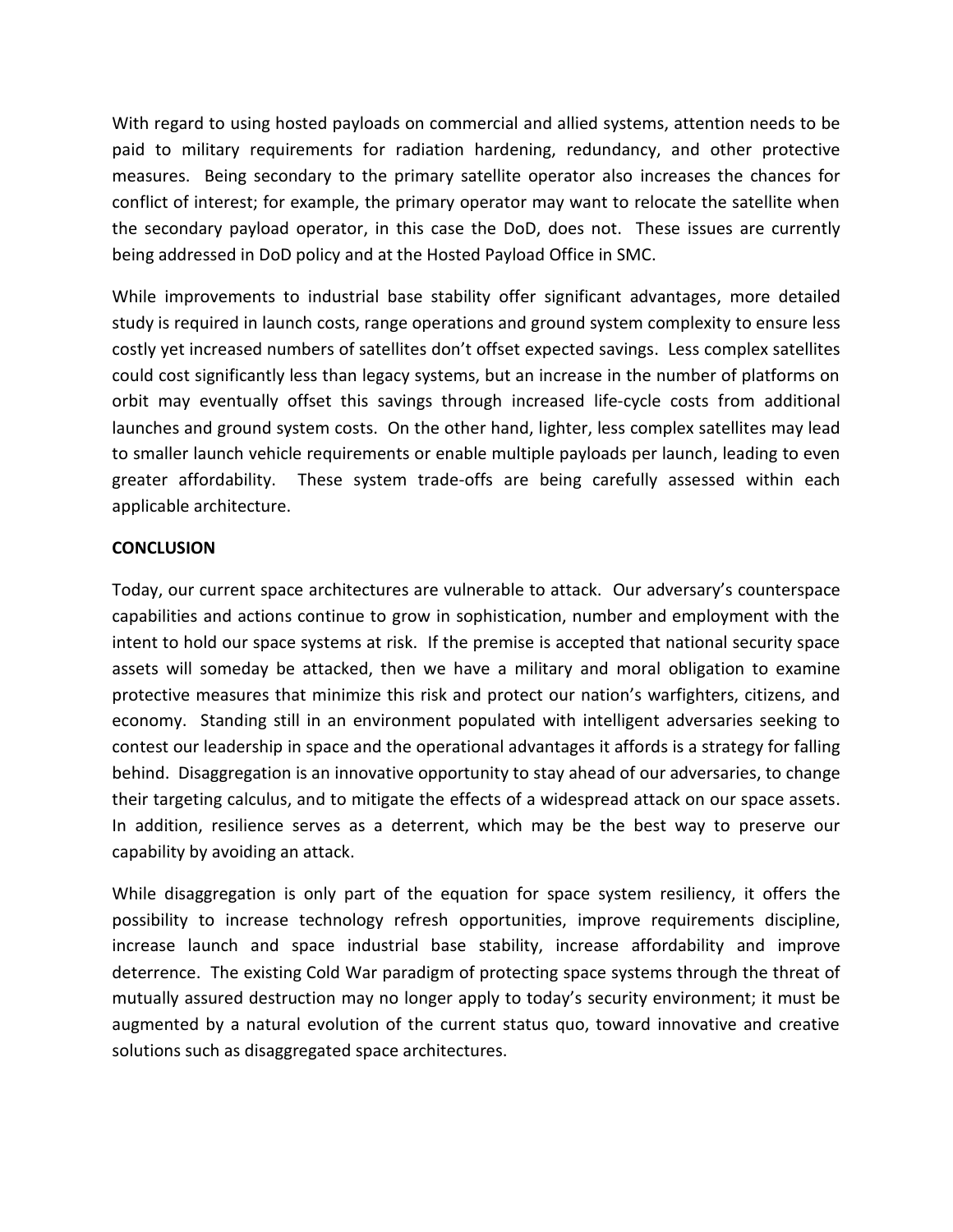#### **APPENDIX: CONCEPTS FOR DISAGGREGATION OF SPACE ARCHITECTURES**

This paper identifies five approaches to achieving disaggregation: *Fractionation, Functional Disaggregation, Hosted Payloads, Multi-Orbit,* and *Multi-Domain*. Each of these approaches has differing advantages and disadvantages and may be more applicable for a certain type of satellite mission. In short, there is not a "one-size-fits-all" approach to disaggregation.

*Fractionation* refers to the "decomposition of a system into modules which interact wirelessly to deliver the capability of the original monolithic system."<sup>14</sup> In this concept, multiple subcomponents interact on orbit to holistically create the capability of a single monolithic satellite. This approach has several potential advantages, such as being able to upgrade or replace a single subcomponent without having to replace the entire satellite, reduced payload mass expanding launch options, lower integration and checkout cost, and an innate ability to accept more risk.

*Functional disaggregation* refers to the dispersion of sensors or distinct sub-missions onto separate platforms that were previously hosted on a single system. A good example of functional disaggregation would be decomposing the AEHF satellite into separate strategic nuclear and tactical communication satellite payloads. This concept may reduce platform complexity, increase requirements stability and shorten acquisition timelines, leading to rapid matching of solution to need and more frequent technology refresh opportunities.<sup>15</sup> These reductions in platform complexity through functional disaggregation may lead to cost savings at the system or satellite level. The synergies between launch costs and reduced size and complexity of payloads, described above, may also reduce the overall cost of architectures. While not yet proven, the potential benefits are significant and should drive exploration into these options.

*Hosted payloads* are similar to functional disaggregation, but take advantage of a primary payload that would typically be fielded even without the secondary, hosted payload. AFSPC experience with the advantages of hosted payloads is extensive. For example, core elements of the Space-Based Infrared System are the infrared Highly Elliptical Orbit payloads hosted on a U.S. government spacecraft. The hosted payload uses available spacecraft power, processing, thermal and attitude control capabilities without the necessity of fielding a separate satellite bus of its own. The host could be a national security space asset or even a completely different mission or agency, such as was the case with the Commercially Hosted Infrared Program

 $\overline{a}$ 

<sup>&</sup>lt;sup>14</sup> "The Value Proposition for Fractionated Space Architectures," DARPA, Owen Brown and Paul Eremenko, AIAA, 2006.

<sup>&</sup>lt;sup>15</sup> Note that the amalgamation of multiple missions on a single platform often greatly increases system complexity and creates a daunting integration challenge. A good example of this is the NPOESS satellite program, where nine advanced sensors were intended to operate on a single satellite. Technology maturation and integration issues proved to be too difficult, and the program was discontinued.